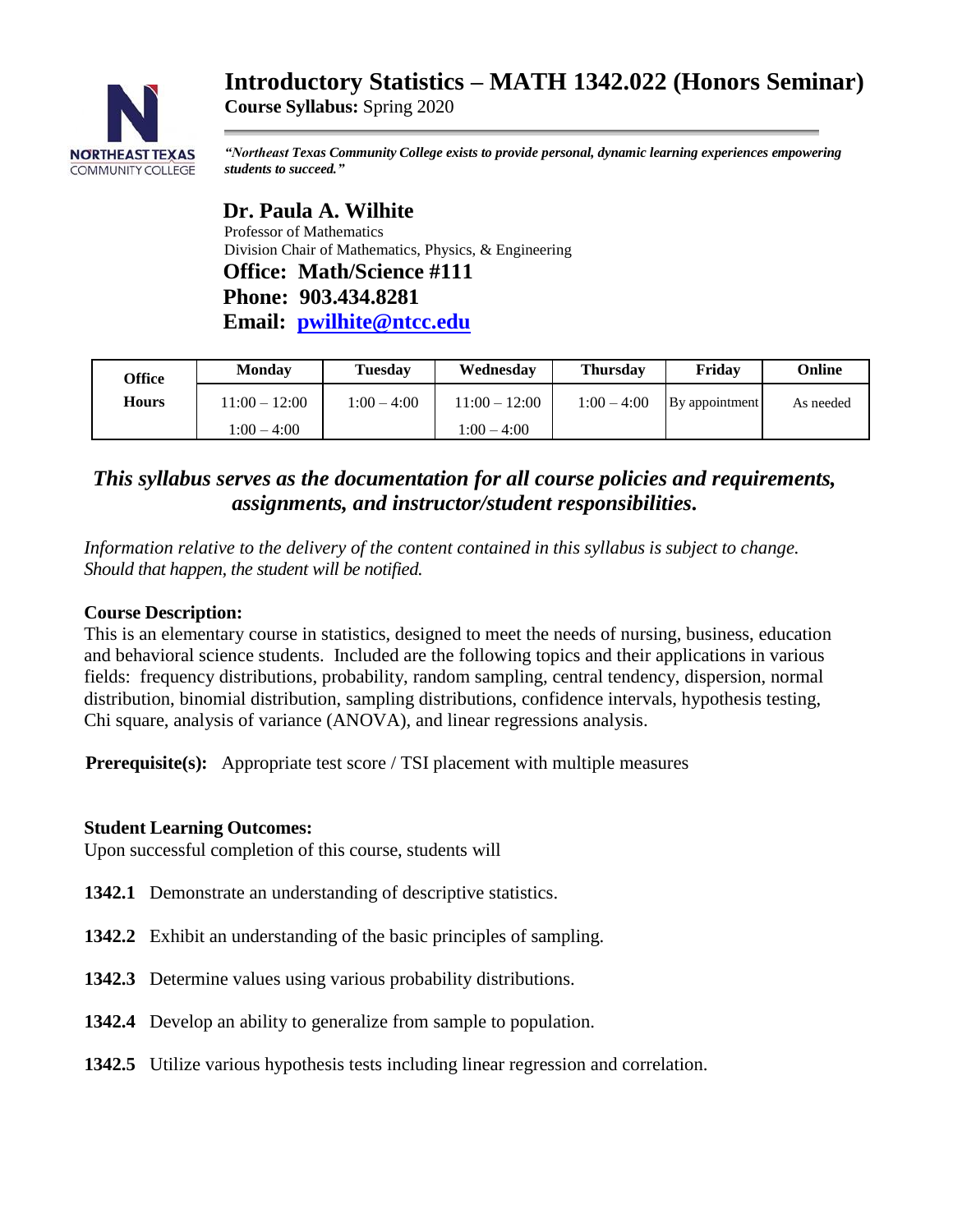#### **Core Curriculum Purpose and Objectives:**

Through the core curriculum, students will gain a foundation of knowledge of human cultures and the physical and natural world; develop principles of personal and social responsibility for living in a diverse world; and advance intellectual and practical skills that are essential for all learning.

Courses in the foundation area of mathematics focus on quantitative literacy in logic, patterns, and relationships. In addition, these courses involve the understanding of key mathematical concepts and the application of appropriate quantitative tools to everyday experience.

### **College Student Learning Outcomes:**

#### Critical Thinking Skills

CT.1 Students will demonstrate the ability to 1) analyze complex issues, 2) synthesize information, and 3) evaluate the logic, validity, and relevance of data.

# Communication Skills

CS.1 Students will effectively develop, interpret and express ideas through written communication.

# Empirical and Quantitative Skills

- EQS.1 Students will manipulate numerical data or observable facts by organizing and converting relevant information into mathematical or empirical form
- EQS.2 Students will analyze numerical data or observable facts by processing information with correct calculations, explicit notations, and appropriate technology.
- EQS.3 Students will draw informed conclusions from numerical data or observable facts that are accurate, complete, and relevant to the investigation.

# **Evaluation/Grading Policy**

| Assignments/Quizzes*       | 15% |
|----------------------------|-----|
| Exam 1                     | 15% |
| Exam 2                     | 15% |
| Exam 3                     | 15% |
| Projects                   | 20% |
| Final Fram (no exemptions) | 20% |

Final Exam (no exemptions)  $\vert$  20%

Minimum requirements for Final Course Grade:

- "A" 90% \*The daily grade is an average grade of quizzes and homework assignments.
	- \* In-class quizzes must be taken according to class schedule.
	- \* The lowest in-class quiz grade will be dropped. The highest in-class quiz grade will be doubled.
- "C" 70% "D" 60%

"B" 80%

- \* Online assignments are graded homework exercises posted on MyMathLab. \* Homework problems can each be reworked up to three times.
- "F" Below 60%
- \* The last grade earned for each homework assignment will be posted for the final grade.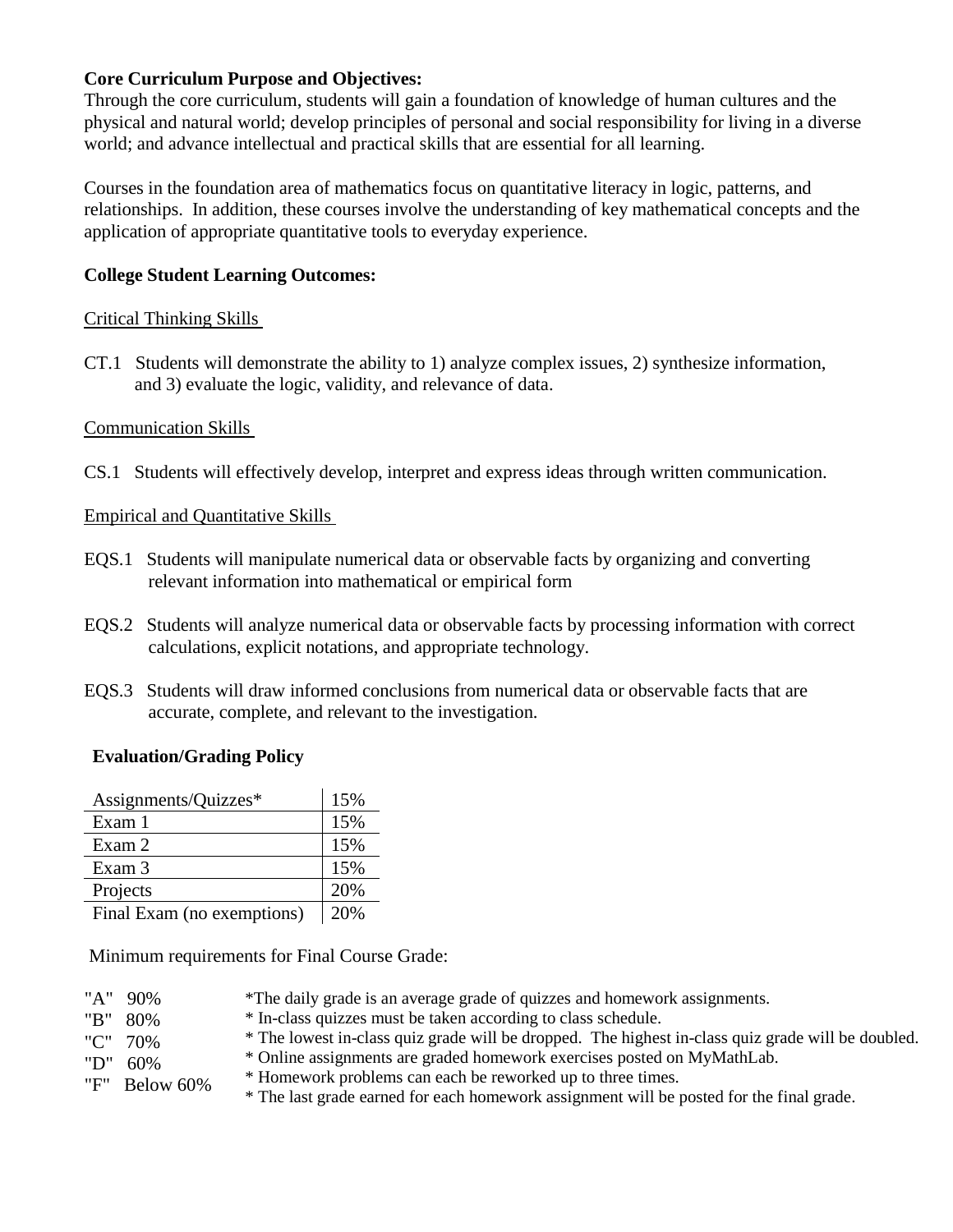#### **Required Instructional Materials:**

 Triola, *Elementary Statistics*, 13th Edition Printed textbook with MyMathLab access code

#### **Publisher: Pearson Publishing Co. [\(www.pearson.com\)](http://www.pearson.com/)**

 **ISBN Number**-978-0-13-474853-5 (Inclusive Access Content – MyMathLab access code) **ISBN Number**-978-0-13-446306-3 (Loose-leaf print upgrade)

Note: The NTCC Bookstore link is at [www.ntcc.edu](http://www.ntcc.edu/)

#### **Optional Instructional Materials:** None

#### **Minimum Technology Requirements:**

Graphing Calculator is required. TI-84 is preferred, but other models may be approved by the instructor. Access to Microsoft Office (including Excel) is required.

#### **Required Computer Literacy Skills**:

- 1) Communicate via email;
- 2) Saving and reloading saved files;
- 3) Navigate Blackboard to access posted materials and MyMathLab assignments.

#### **Course Structure and Overview:**

This is a 16-week face-to-face course where students are required to access graded activities on MyMathLab via the Blackboard Learning Management System. A typical class involves general participation by all students in discussions involving mathematical and statistical principles and the algorithms needed to apply these principles. Students are required to complete online homework in addition to weekly in-class quizzes, and over the course of the semester, three projects, three exams and a final exam. It is very important students keep up with course materials and assignments since this is a very fast-paced, college-level course. Students are expected to watch posted instructional videos, read course textbook, and complete online assignments located in the Learning Management System, Blackboard, by due dates.

#### **Communications:**

Emails will be responded to within 24 hours during the week and 48 hours on the weekend.

The college's official means of communication is via your campus email address. Your instructors will use your campus email and Blackboard to communicate with you outside of class. Make sure you keep your campus email cleaned out and below the limit so you can receive important messages.

#### **Institutional/Course Policy:**

 No late work will be accepted. It is the student's responsibility to check Blackboard for important information/announcements regarding the course. Students should be working on course material via Blackboard every week. Do not wait until the last minute to complete and submit assignments in case of technology issues.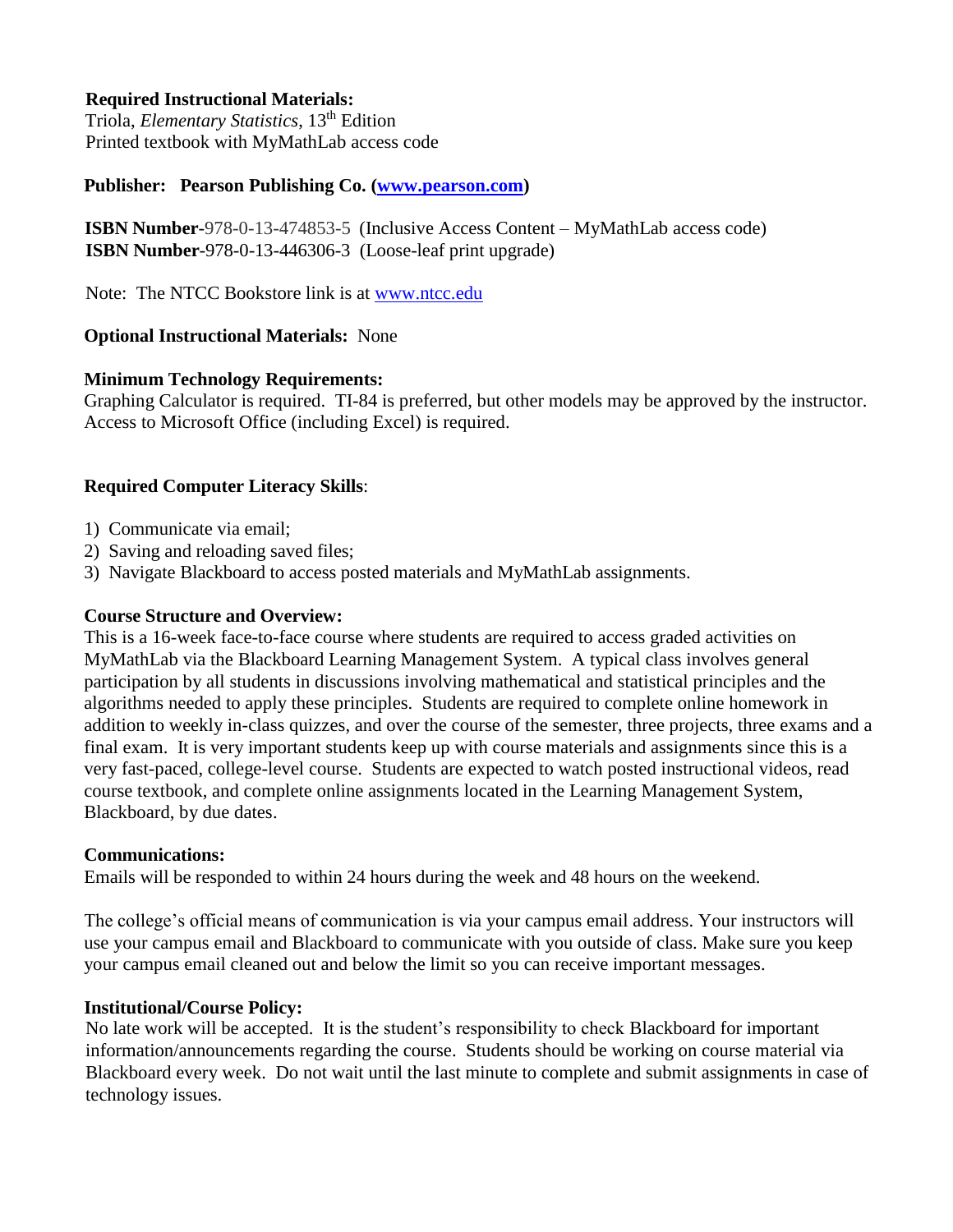#### **NTCC Academic Honesty/Ethics Statement:**

NTCC upholds the highest standards of academic integrity. The college expects all students to engage in their academic pursuits in an honest manner that is beyond reproach using their intellect and resources designated as allowable by the course instructor. Students are responsible for addressing questions about allowable resources with the course instructor. Academic dishonesty such as cheating, plagiarism, and collusion is unacceptable and may result in disciplinary action. This course will follow the NTCC Academic Honesty and Academic Ethics policies stated in the Student Handbook. Refer to the student handbook for more information.

#### **ADA Statement:**

It is the policy of NTCC to provide reasonable accommodations for qualified individuals who are students with disabilities. This College will adhere to all applicable federal, state, and local laws, regulations, and guidelines with respect to providing reasonable accommodations as required to afford equal educational opportunity. It is the student's responsibility to request accommodations. An appointment can be made with the Academic Advisor/Coordinator of Special Populations located in Student Services and can be reached at 903-434-8264. For more information and to obtain a copy of the Request for Accommodations, please refer to special population page on the NTCC websit[e.](http://www.ntcc.edu/index.php?module=Pagesetter&func=viewpub&tid=111&pid=1) 

#### **Family Educational Rights and Privacy Act (FERPA)**:

The Family Educational Rights and Privacy Act (FERPA) is a federal law that protects the privacy of student education records. The law applies to all schools that receive funds under an applicable program of the U.S. Department of Education. FERPA gives parents certain rights with respect to their children's educational records. These rights transfer to the student when he or she attends a school beyond the high school level. Students to whom the rights have transferred are considered "eligible students." In essence, a parent has no legal right to obtain information concerning the child's college records without the written consent of the student. In compliance with FERPA, information classified as "directory information" may be released to the general public without the written consent of the student unless the student makes a request in writing. Directory information is defined as: the student's name, permanent address and/or local address, telephone listing, dates of attendance, most recent previous education institution attended, other information including major, field of study, degrees, awards received, and participation in officially recognized activities/sports.

#### **Tentative Course Timeline (\*note\* instructor reserves the right to make adjustments to this timeline at any point in the term):**

| Weeks                          | <b>Topics</b>                                                              | <b>Assignments</b>                               |                                                          |
|--------------------------------|----------------------------------------------------------------------------|--------------------------------------------------|----------------------------------------------------------|
|                                |                                                                            |                                                  | <u>Due</u><br><b>Dates</b><br>(Due by<br>11:59pm<br>CST) |
| Week 1: $1/21/20$ –<br>1/26/20 | Ch. 1, 2 Overview                                                          | Syllabus acknowledgement                         | 1/26/2020                                                |
| Week 2: $1/27/20 - 2/2/20$     | Ch. 3 Describing,<br>Exploring, and Comparing<br>Data<br>Sections 3-1, 3-2 | Weekly quiz $1/30/2020$<br>MML online assignment | 1/30/2020                                                |
|                                |                                                                            |                                                  |                                                          |

 $Conves$   $Schodula: (S<sub>u</sub>)$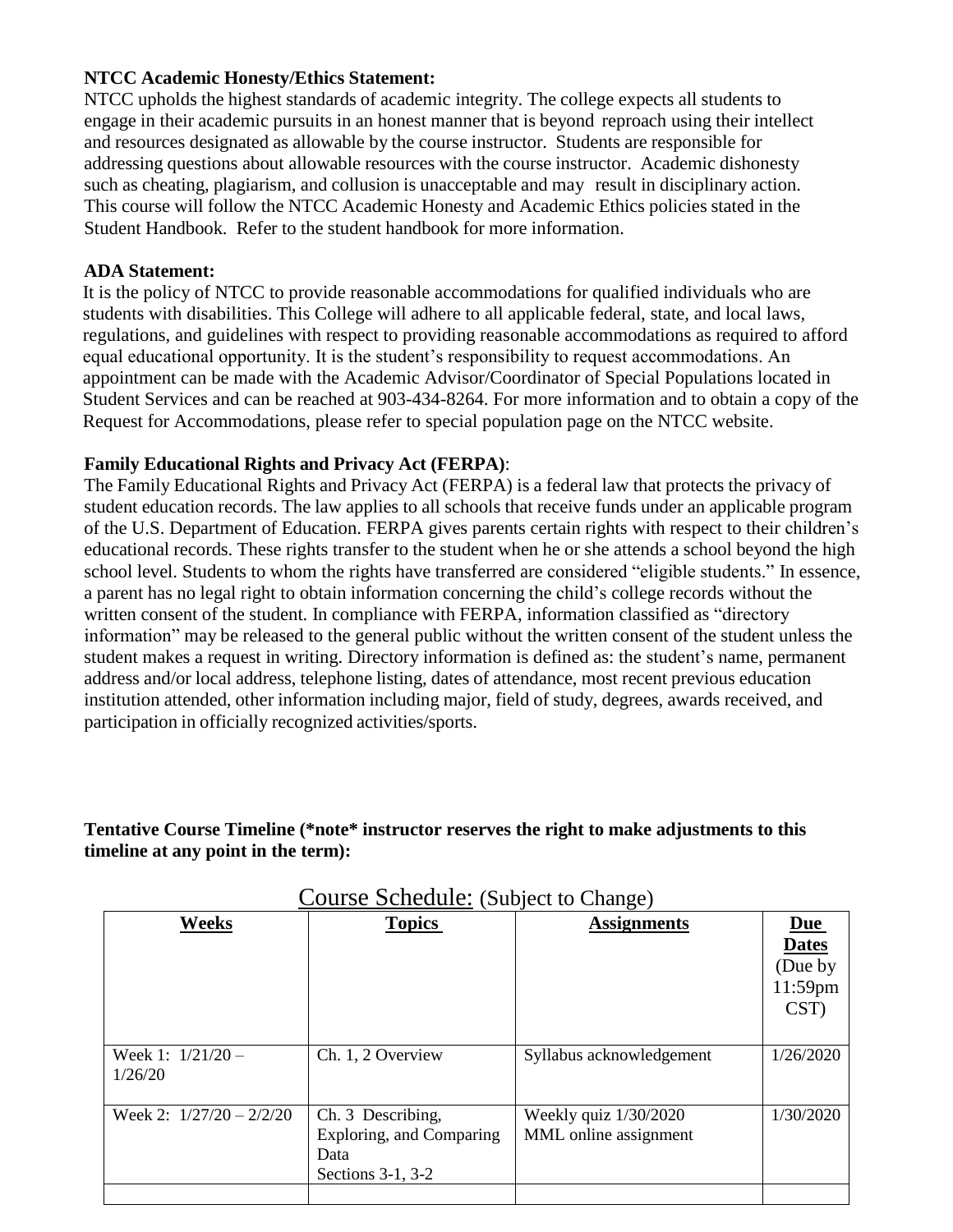| Week 3: $2/3/20 - 2/9/20$      | Ch. 3 Describing,<br>Exploring, and Comparing<br>Data<br>Section 3-3                                            | Weekly quiz 2/6/2020<br>MML online assignment                | 2/6/2020  |
|--------------------------------|-----------------------------------------------------------------------------------------------------------------|--------------------------------------------------------------|-----------|
| Week 4: $2/10/20 -$<br>2/16/20 | Project I: Statistical Graphs                                                                                   | Exam $1 - Ch. 1, 2, 3$<br>MML online assignment<br>Project I | 2/13/2020 |
| Week 5: $2/17/20 -$<br>2/23/23 | Ch. 4 Probability<br>Sections 4-1, 4-2, 4-3                                                                     | Weekly quiz 2/20/2020<br>MML online assignment               | 2/20/2020 |
| Week 6: $2/24/20 - 3/1/20$     | Ch. 4 Probability<br>Sections 4-4, 4-5<br>Ch. 5 Discrete Probablity<br><b>Distributions</b><br>Section 5-1, 5-2 | Weekly quiz 2/27/2020<br>MML online assignment               | 2/27/2020 |
| Week 7: $3/2/20 - 3/8/20$      | Ch. 6 Normal Probability<br><b>Distributions</b><br>Sections 6-1, 6-2                                           | Weekly quiz 3/5/2020<br>MML online assignment                | 3/5/2020  |
| Week 8: $3/9/20 - 3/15/20$     | Exam $2 - Ch$ 4, 5, 6-1, 6-2<br>Project II - Probability                                                        | Exam 2<br>MML online assignment<br>Project II                | 3/12/2020 |

| $3/16/20 - 3/22/20$            | <b>Happy Spring Break!</b>                                                                                                     |                                                          |           |
|--------------------------------|--------------------------------------------------------------------------------------------------------------------------------|----------------------------------------------------------|-----------|
| Week 9: $3/23/20 -$<br>3/29/20 | Ch. 6 Normal Probability<br><b>Distributions</b>                                                                               | Weekly quiz 3/26/2020<br>MML online assignment           | 3/26/2020 |
|                                | Sections 6-3, 6-4, 6-5                                                                                                         |                                                          |           |
| Week 10: $3/30/20 -$<br>4/5/20 | Ch. 6 Normal Probability<br><b>Distributions</b><br>Section 6-6                                                                | Weekly quiz 4/2/2020<br>MML online assignment            | 4/2/2020  |
|                                | Ch. 7 Estimating<br>Parameters and<br>Determining Sample Sizes<br>Sections 7-1, 7-2, 7-4                                       |                                                          |           |
| Week 11: $4/6/20 -$<br>4/12/20 | Ch. 8 Hypothesis Testing<br>Sections 8-1, 8-2, 8-3<br>Project III: Surveys                                                     | Weekly quiz 4/9/2020<br>MML online assignment            | 4/9/2020  |
| Week 12: 4/13/20 -<br>4/19/20  | Exam 3 - 6-3, 6-4, 6-5, 7-<br>$1, 7-2, 7-4, 8-1, 8-2, 8-3$<br>Ch. 11 Goodness-of-Fit<br>and Contingency Tables<br>Section 11-2 | Weekly quiz 4/16/2020<br>MML online assignment<br>Exam 3 | 4/16/2020 |